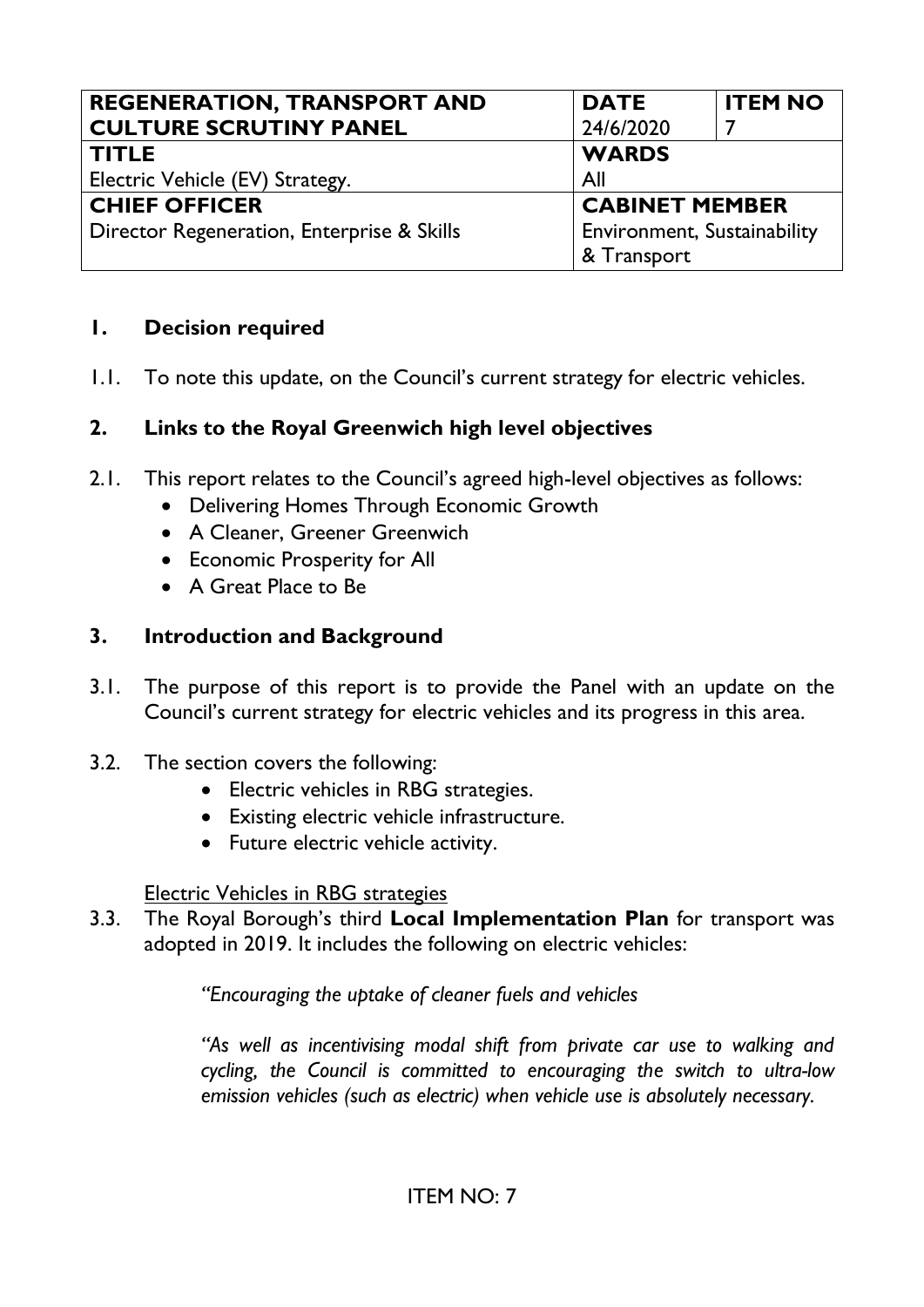*"Pure electric and plug-in hybrid vehicles reached record levels in 2017 in the UK and this was also the case for Greenwich. Whilst the number of plug-in Electric Vehicle in Royal Greenwich is relatively low compared to the total number of vehicle registrations, their growth on last year is significant - with almost double the number registered.* 

*"This rate of growth was the fourth highest in London. Based on study for TfL by Element Energy and WSP Parsons Brinckerhoff, growth is set to continue. The study estimates there could be up to 6065 ultra-low emission vehicles in Royal Greenwich by 2025. The study states that a key barrier to electric vehicle take up is access to electric vehicle charging facilities.* 



*"Figure 2.15: EV registrations in Greenwich (2014-2017)* 

- 3.4. The Local Implementation Plan also identifies the following as Delivery Plan Priorities, related to electric vehicles (Page 54).
	- *"Encourage the switch to zero emission vehicles through the development of electric vehicle charging infrastructure. Over the life of the delivery plan, we will expand the network of Source London Points and rapid chargers, as well as trailing lamp post chargers.*
	- *"In addition to the physical installation of technologies such as electric vehicle charge points; we are exploring and trialling Sustainable Energy Management Systems (SEMS) for the charging points. We are developing energy management systems which will help manage the district level energy grid to support future growth of EVCPs and other energy assets. We are exploring how SEMS can be used to mitigate any potential impact on the grid from the growth of EV charging points. The trial will include monitoring usage of charging points and using algorithms to curtail usage when the grid most under strain."*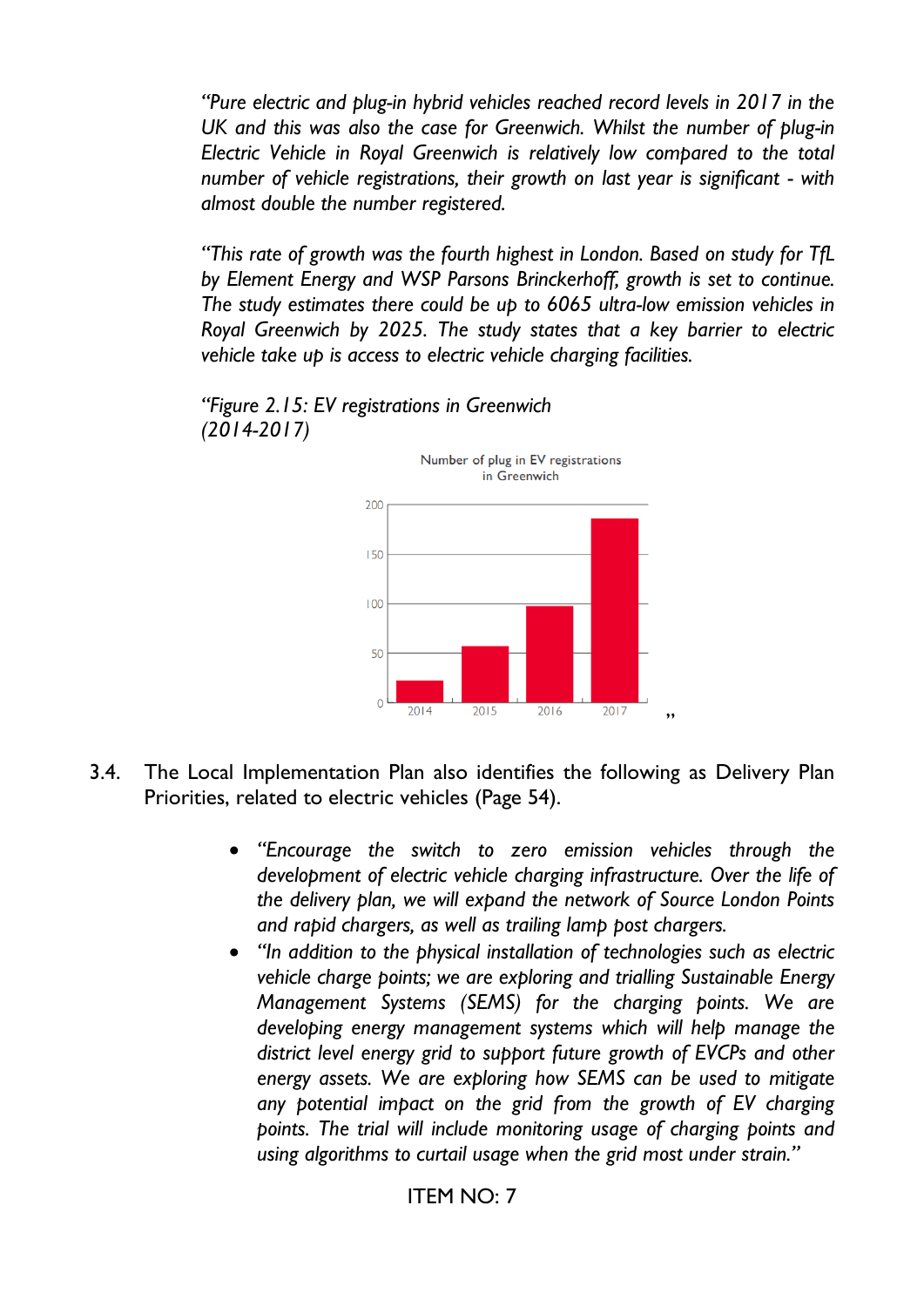3.5. The Royal Borough's **Local Plan Core Strategy** supports the provision of electric vehicle charging points in new developments:

> *"Policy IM(c) Parking Standards "… The Royal Borough will … seek the provision of electric charging points as part of any car parking provision, following the minimum standards set out in the London Plan…"*

- 3.6. The Royal Borough declared a climate emergency in 2019 and agreed to set an ambitious target to reach net zero carbon emissions 20 years ahead of the national target. Following the development of an [evidence base report](https://committees.royalgreenwich.gov.uk/Document.ashx?czJKcaeAi5tUFL1DTL2UE4zNRBcoShgo=ldD83jLUiiuchjav3PnCmtLh%2b9oaFKakU08i1aHqxTP6g%2bEA%2balDFg%3d%3d&rUzwRPf%2bZ3zd4E7Ikn8Lyw%3d%3d=pwRE6AGJFLDNlh225F5QMaQWCtPHwdhUfCZ%2fLUQzgA2uL5jNRG4jdQ%3d%3d&mCTIbCubSFfXsDGW9IXnlg%3d%3d=hFflUdN3100%3d&kCx1AnS9%2fpWZQ40DXFvdEw%3d%3d=hFflUdN3100%3d&uJovDxwdjMPoYv%2bAJvYtyA%3d%3d=ctNJFf55vVA%3d&FgPlIEJYlotS%2bYGoBi5olA%3d%3d=NHdURQburHA%3d&d9Qjj0ag1Pd993jsyOJqFvmyB7X0CSQK=ctNJFf55vVA%3d&WGewmoAfeNR9xqBux0r1Q8Za60lavYmz=ctNJFf55vVA%3d&WGewmoAfeNQ16B2MHuCpMRKZMwaG1PaO=ctNJFf55vVA%3d) and initial public engagement, a **[draft Carbon Neutral Plan](https://www.royalgreenwich.gov.uk/news/article/1739/the_royal_greenwich_draft_carbon_neutral_plan_has_been_published)**, has been produced and consulted on. Officers are completing the analysis of consultation results to inform a final strategy to be considered for adoption.
- 3.7. The draft Carbon Neutral Plan gives ultra-low emission vehicles (such as battery electric vehicles) a prominent role. It includes the following amongst its '2030 Ambitions for Transport':

*"An acceleration in the uptake of zero emissions vehicles to put Greenwich 10 years ahead of Greater London's target."*

*"The council's fleet is 100% zero emissions vehicles."*

3.8. To deliver these changes the transport section of the draft Carbon Neutral Plan identifies a number of actions related to electric vehicles. These are highlighted with yellow boxes in the extract below.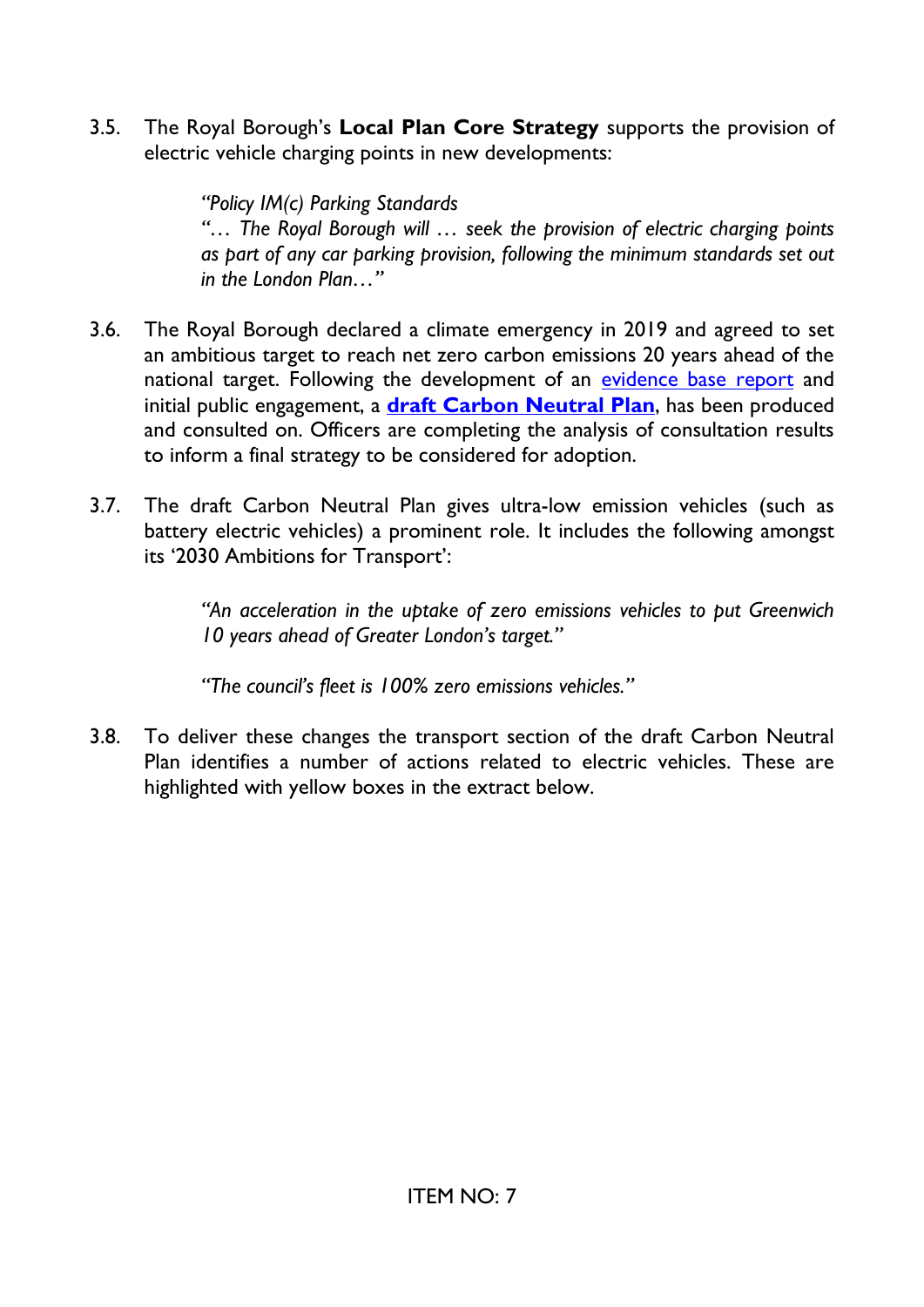# **Reducing the** council's own footprint

#### Immediate

- Review Council vehicles and deliveries to understand if some journeys can be shifted to cycle freight
- Develop and adopt a route-map for replacing all Council-owned vehicles with zero emissions options
- Transition the vehicle fleet to using HVO in the interim

#### Programme development

- Transition all vehicles to zero emission options where feasible
- Reduce staff travel emissions, including where staff use their own vehicles for business travel (the 'grey fleet')

# **Facilitating wider change**

#### Immediate

| $\bullet$ | Develop and adopt banded parking permit  |
|-----------|------------------------------------------|
|           | charges that vary with vehicle emissions |

- Reduce speed limits to 20mph on all residential roads
- Develop and deliver a programme to support bike ownership within the borough
- Increase the number of residential electric vehicle charging points in the borough and assess business charging needs

#### Programme development

- Reduce car parking spaces and increase cycle parking
- Introduce a borough-wide controlled parking zone
- Reduce speed limits to 20mph on appropriate major roads
- Create new and improve existing cycle network infrastructure and walking routes
- · Encourage local businesses to review staff travel policies
- · Assess feasibility of freight consolidation centres
- Collaborate with the Port of London Authority to investigate the feasibility of requiring ships to turn engines off or use anti-pollution technology while in berth

**FIGURE 1:** Extract from the Royal Borough's draft Carbon Neutral Plan (Page 20). *Yellow emphasis added.*

### Existing electric vehicle infrastructure.

- 3.9. There are around 176 publicly accessible charge points around Royal Greenwich. This includes charge points on the highway (installed by RGB, TfL and private operators) and publicly available charge points on private land. You can find out about the location, power, operators and costs of these chargers at [https://www.zap-map.com/live](https://www.zap-map.com/live/)/.
- 3.10. TfL's [EV Infrastructure Delivery Plan](https://lruc.content.tfl.gov.uk/london-electric-vehicle-infrastructure-taskforce-delivery-plan.pdf) and [progress report](http://lruc.content.tfl.gov.uk/london-electric-vehicle-infrastructure-delivery-plan-one-year-on-november-2020.pdf) provide a range of information on current provision (as well as future trends and other issues). The extract below provides a high-level picture of provision in Royal Greenwich in a London-wide context.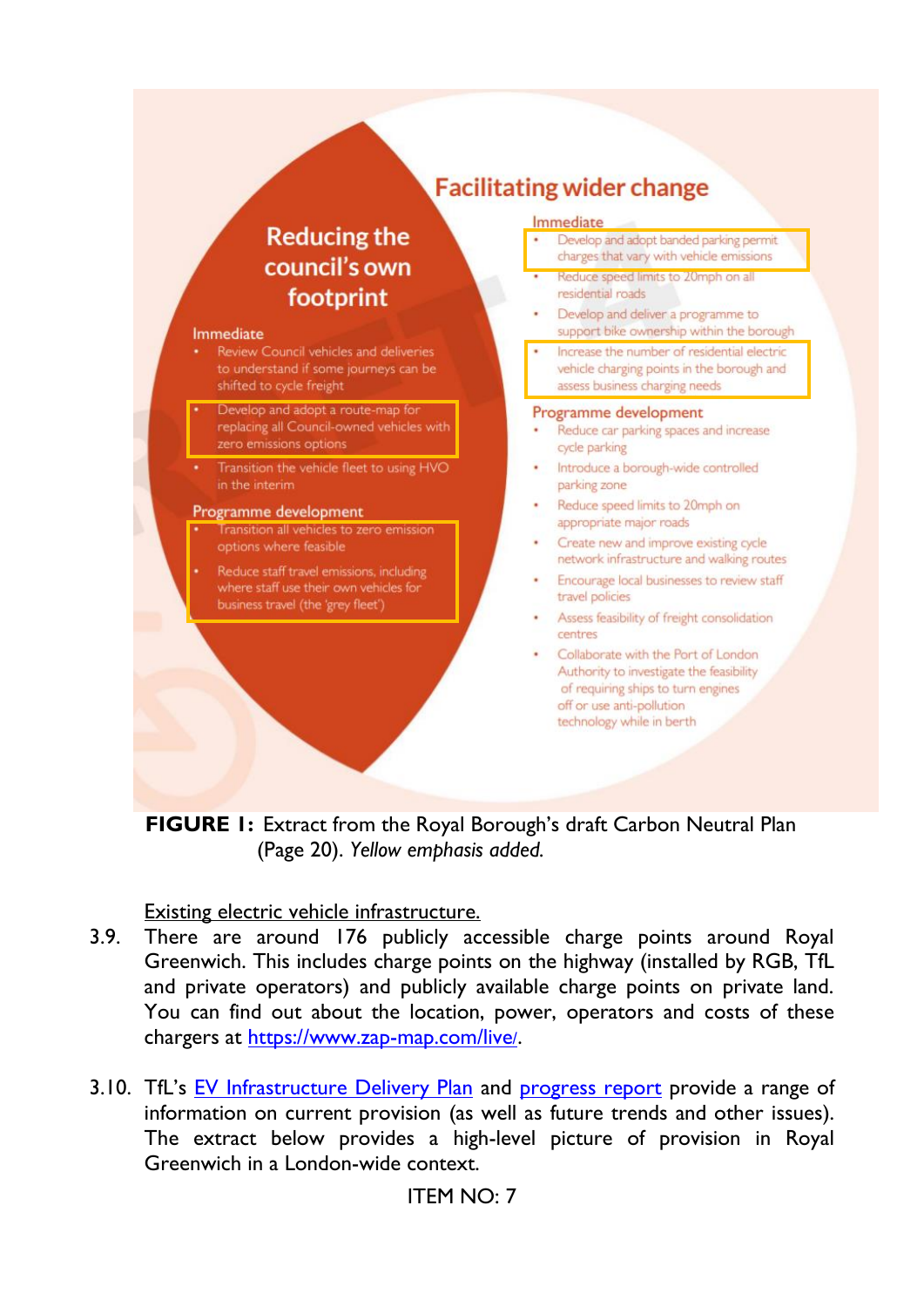



3.11. Recent Department for Transport data showing numbers of chargers per 1000,000 people, placed Royal Greenwich at eleventh in London, behind typically more central boroughs and relatively affluent west London boroughs. Figure 3 below visualises this data:



**Electric Charging Vehicle Points in London per** 

Source: Department for Transport • Map data: @ Crown copyright and database right 2018 • Get the data •<br>Created with Datawrapper

**FIGURE 2:** Electric vehicle chargers, per 100,000 people, by borough (based on **DfT** data).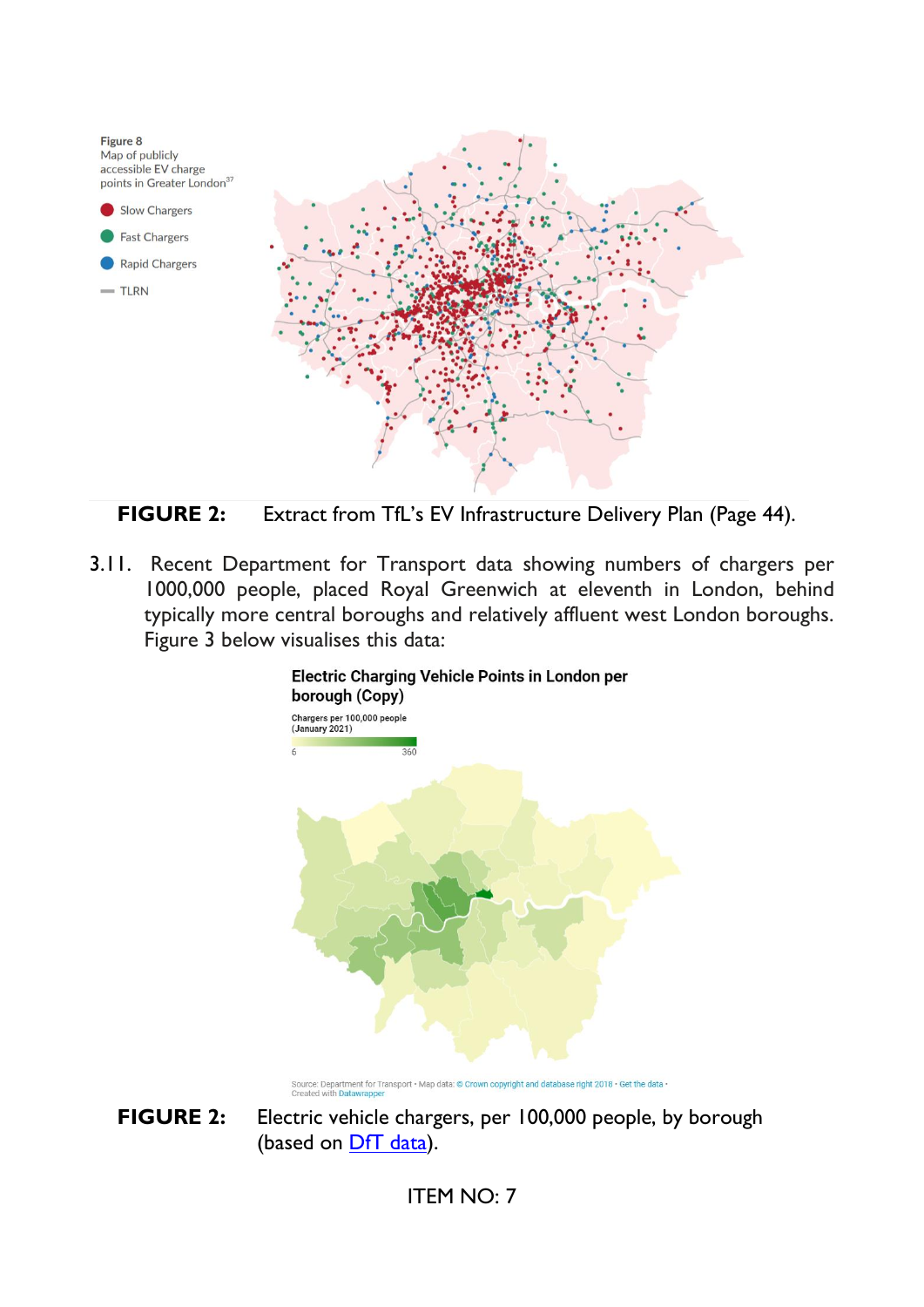Future electric vehicle activity

- 3.12. Transport investment has been significantly affected by the COVID-19 Pandemic. Restrictions have affected the delivery of schemes, but financial and programme changes have also impacted on progress. Fares were the single largest source of TfL's income (projected to be 47% in 2019/20). The pandemic significantly reduced income from fares and other charges (such as road charging). TfL has secured a number of funding and financing packages with Central Government, to mitigate the impact of its revenue losses. Whilst funding for electric vehicle charging has fared relatively well in this period, the impact on borough (and TfL) programmes – which have been totally reshaped - has significantly affected overall delivery, including of electric vehicle chargers.
- 3.13. Notwithstanding these issues, a number of activities have been ongoing and will contribute to electric vehicle infrastructure in the shorter-term future. These include:
	- The Royal Borough is looking to expand its provision of lamppost chargers, where people need to charge vehicles on-street. We installed some of the first lamppost chargers last year and secured funding for around 60 more this year. Locations for the new chargers have already been identified and are being assessed for their technical suitability.
	- TfL is working to deliver eight new rapid chargers at one of the first 'hub' locations in London at Glass Yard (by Woolwich Ferry).
	- The Royal Borough's fleet included the first ever converted 26 tonne electric refuse vehicle, amongst 12 existing electric vehicles. A further 19 electric vehicles are currently being delivered.
	- The Fleet and Waste Strategy department have been working with DG Cities and Imperial College to understand how to electrify the whole fleet, and estimate the likely costs. This desktop study has now been completed and the process to appoint consultants is underway to develop a full business case for the electrification of the fleet parked at Birchmere Centre and the Oxleas Centre, as well as, satellite sites, budget allowing. The bid for funding is expected to take place in Autumn 2021.
- 3.14. If the Carbon Neutral Plan is adopted with the electric vehicle charging related elements described in Paragraphs 4.5-4.6 above, a significant increase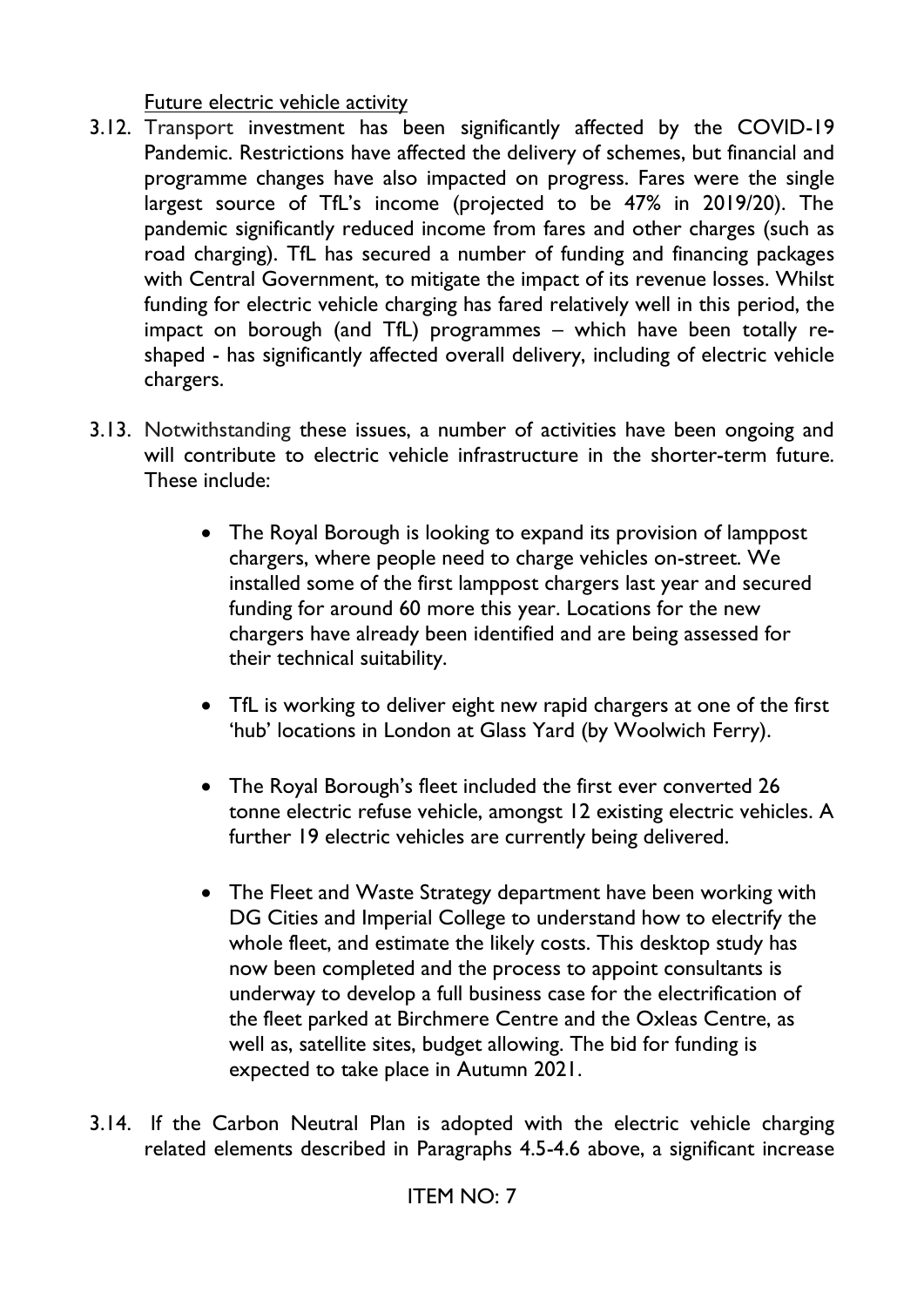in activity to encourage electric vehicle usage would be required. These expanded activities would fall into three key areas:

- Understanding and planning for electric vehicle use.
- Delivering significantly more electric vehicle chargers and investing in electric vehicles.
- Creating incentives for electric vehicle use, such as parking charges that vary with vehicle emissions.

### **4. Available Options**

Option 1: To note this update.

4.1. To note this update, on the Council's current strategy for electric vehicles, and make any comments the Panel wishes, to be considered in future activity in this area.

## **5. Preferred Option**

5.1. The preferred option is Option 1: to note this update.

### **6. Reasons for Recommendations**

6.1 Noting this update and making comments to be considered in future activity in this area will allow the Panel's views to be appropriately considered, alongside other information, when deciding how the Council's strategy on electric vehicles should develop.

## **7. Consultation Results**

- 7.1 The strategy documents described in Section 3 are informed by appropriate consultation. Separate consultation also occurs as appropriate in the delivery of elements of electric vehicle infrastructure.
- 7.2 Any further strategy or schemes brought forward will include appropriate public engagement, in their development and decision making.